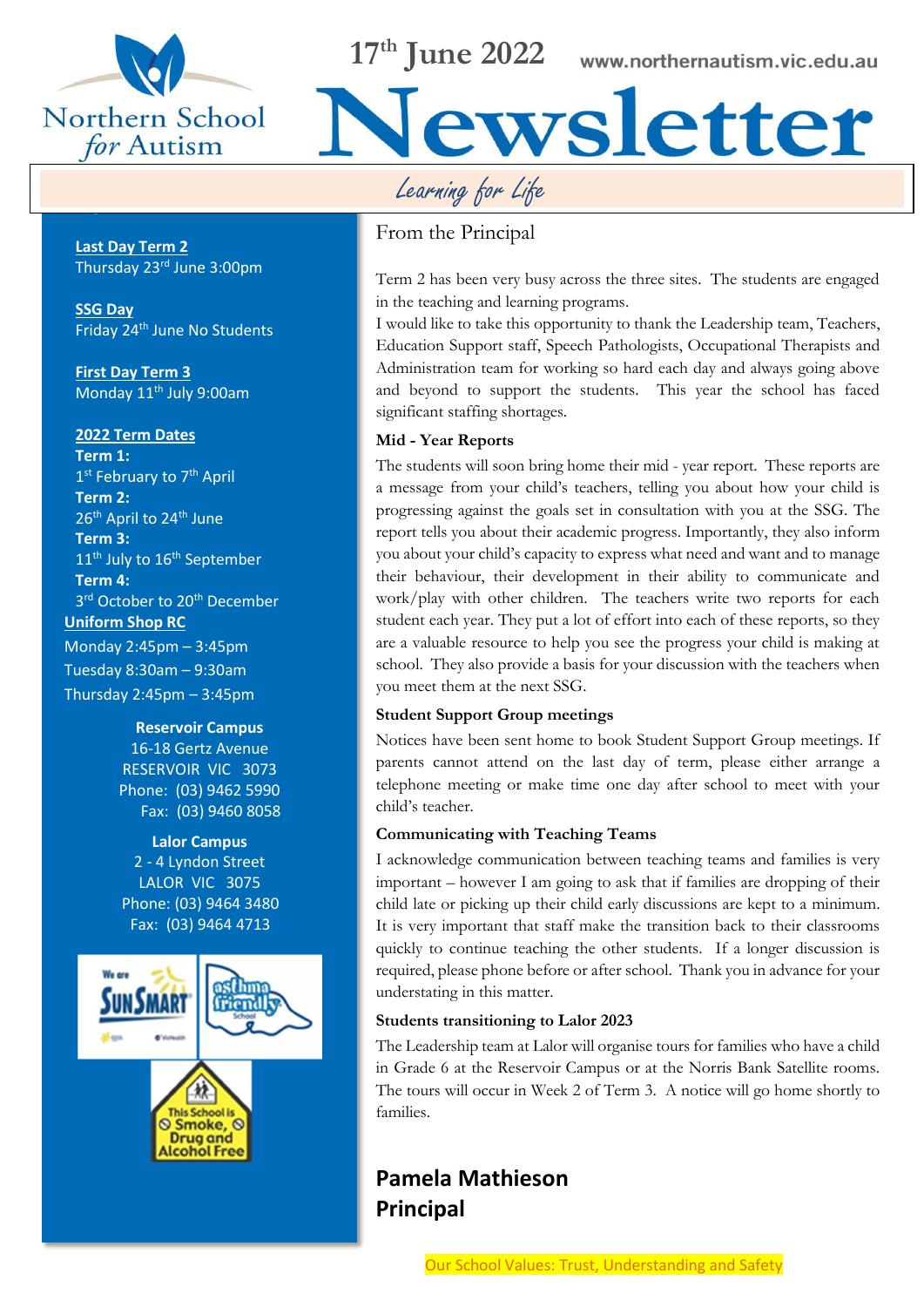☆

Students in Room 8 are almost half way through their second year of school! They are becoming more familiar to with their daily routine, as well as growing confident with engaging in new experiences. Earlier in the year, they went on weekly excursions to gymnastics, where they jumped on trampolines and into the foam pit.

Recently, they have begun taking part in structured play session with students in Room 10. Students from both classrooms are learning tge skills to take turns and share toys while having fun! Room 8 have also enjoyed many cooking and sensory sessions, where they are learning to follow directions to make snacks and have fun sensory experiences. Some examples, as seen in the pictures, include; making Ooblek, apple donuts, bunny cookies, and grating fruits and vegetables.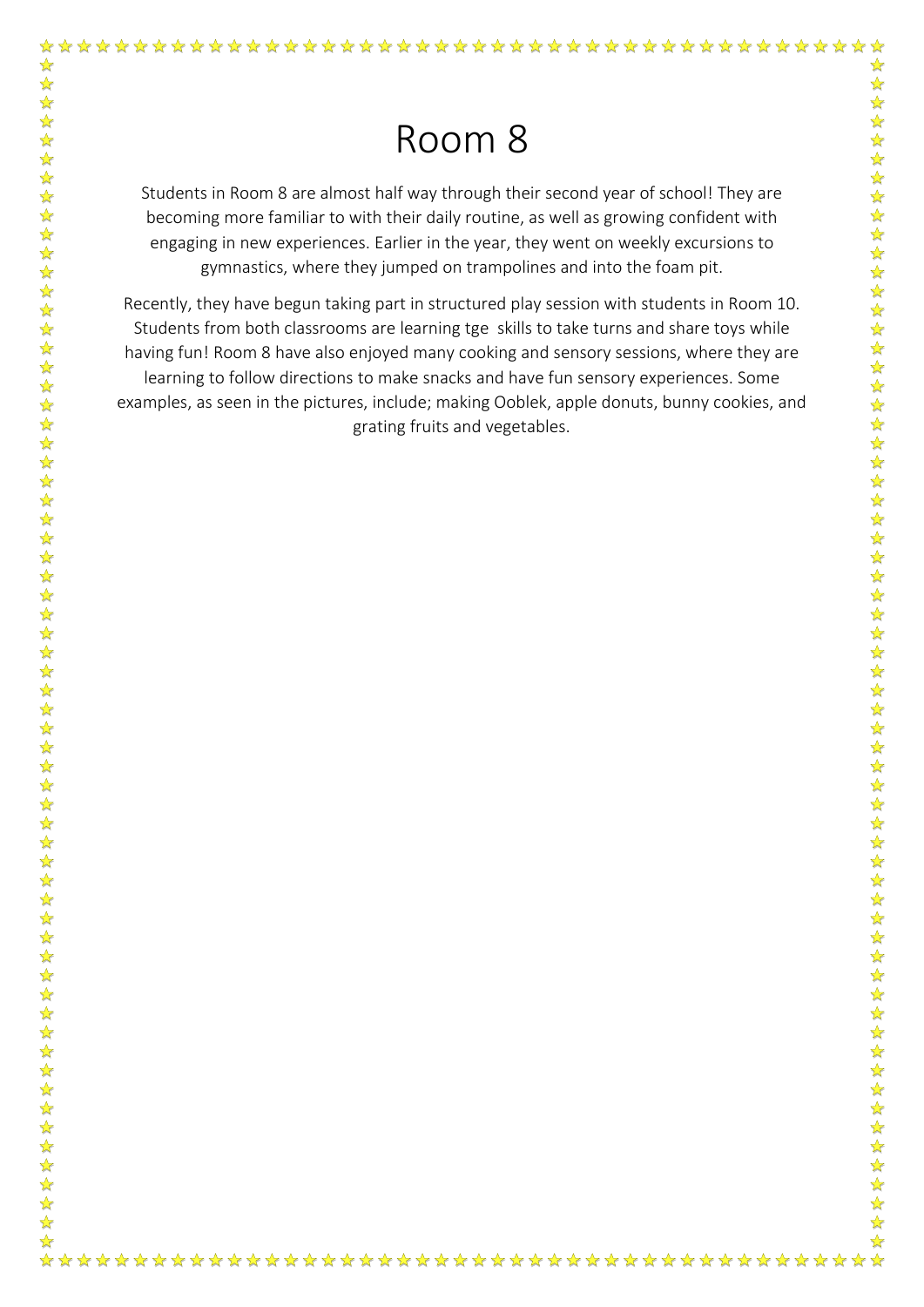# Room 26

Room 26 have had a wonderful start to the school year so far and have enjoyed taking part in many exciting extracurricular activities. They have been practicing their swimming and diving skills in weekly trips to Reservoir Leisure Center and have been jumping, climbing and mastering the obstacle course at Bounce every Monday. Room 26 have also worked hard on developing their coding skills creating their own video game during Robotic sessions in the S.T.E.A.M room.

Each week they have been making delicious and nutritious meals such as hamburgers, sushi and rice paper rolls. Room 26 have been excited to attend excursions each term such as their trip to the zoo in term 1 and will be going to the Aquarium this term and will be practicing their independence through taking public transport into the city. Room 26 have been doing a fantastic job so far this year. Keep up the great work!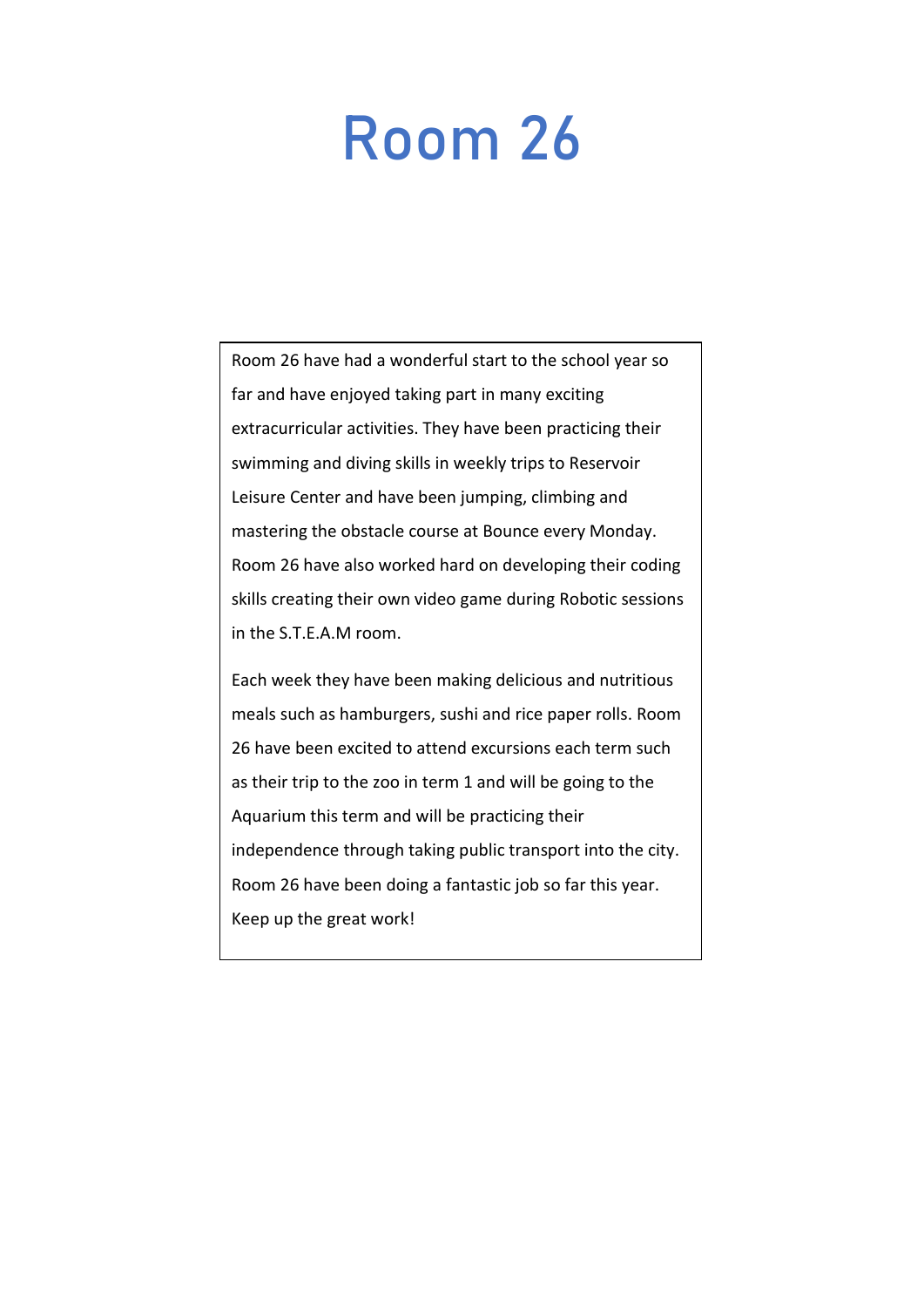# LC6

 at Latitude! We were also lucky enough to visit Moorabbin Air Museum earlier this It's hard to believe we are almost half way through the year! LC6 have been super busy and active getting out in the community accessing programs such as Tennis at West Lalor and catching the train to Bowling at Keon Park. Our students have demonstrated wonderful skills at Karate in Epping and bounced higher than ever term, where our budding aviation enthusiasts flew helicopters, aeroplanes and were Captain for the day!

Thank you to all our parents for your support this year, it has been a pleasure teaching your children.

Megan Obst

Classroom Teacher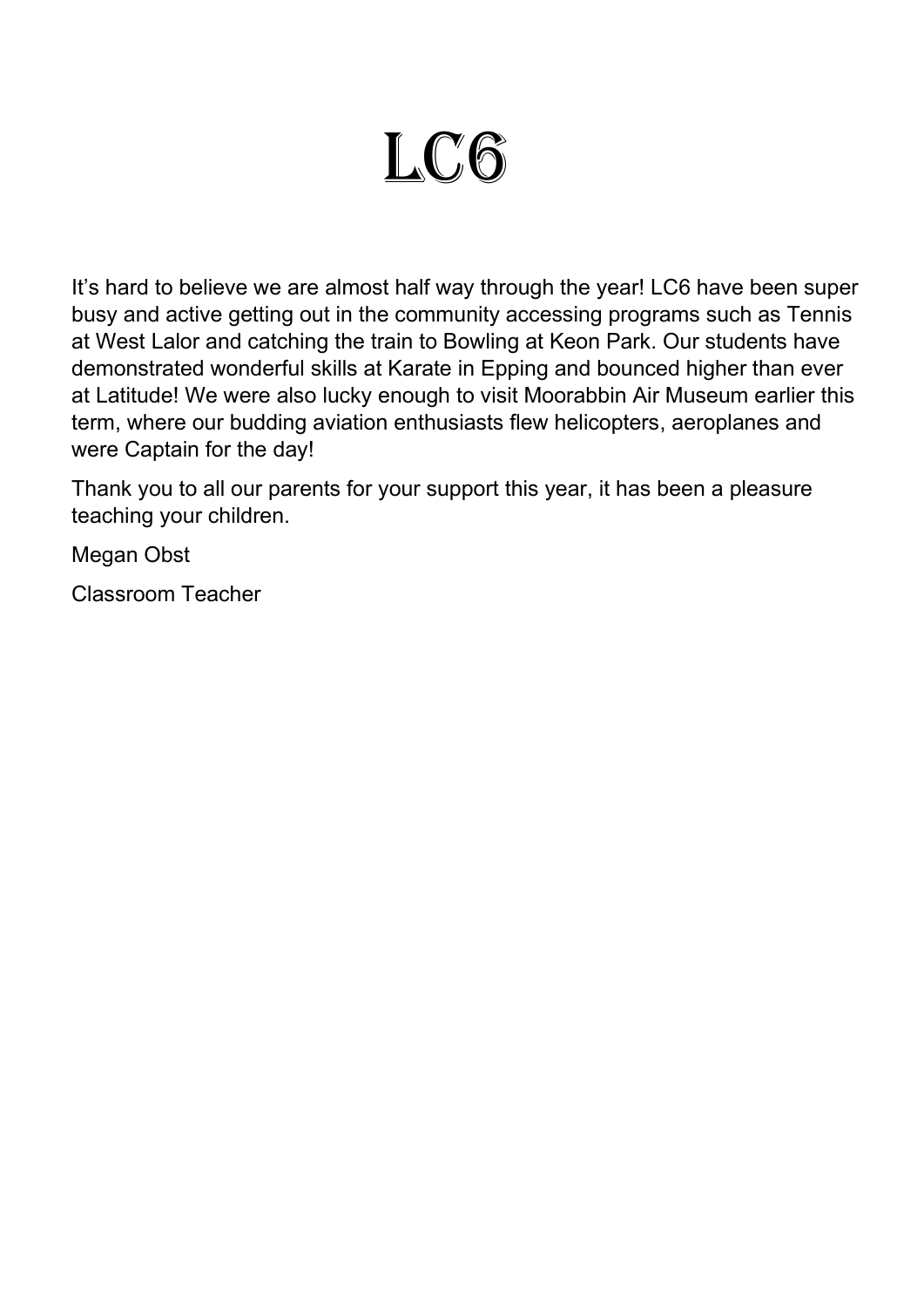# STEAM - Lalor

What an exciting Term it has been for us in Lalor STEAM. Students have had an opportunity to code Dash and Dot using iPads. Students even attached grabbers made of Lego and programmed the robot to pick up an item.

Students had an opportunity to participate in a STEAM excursion to Quantum Victoria. Here students participated in a workshop on 3D printing. They learned how to make a 2D object and transform it into a 3D object, using a program called Fusion360.

Students were then given a challenge to design an object which would stop earphones from tangling. Each student had the opportunity to print their invention on one of the 30 3D printers. It was lovely to see students raise their hand to ask a question or ask for help.

Space Day is always celebrated on the first Friday in May. We celebrated in the STEAM room by making our very own Galaxy Jar. They all took their creations home.

Over the term students have enjoyed using the 3D printer to make their own designs. They have also enjoyed our new Lego Wall to make various scenes and characters. Magnets and the OSMO are also a few of the many favourite activities students engage in when participating in STEAM. We even had some parents visit during our open morning,

Caroline Inglis—STEAM Specialist LALOR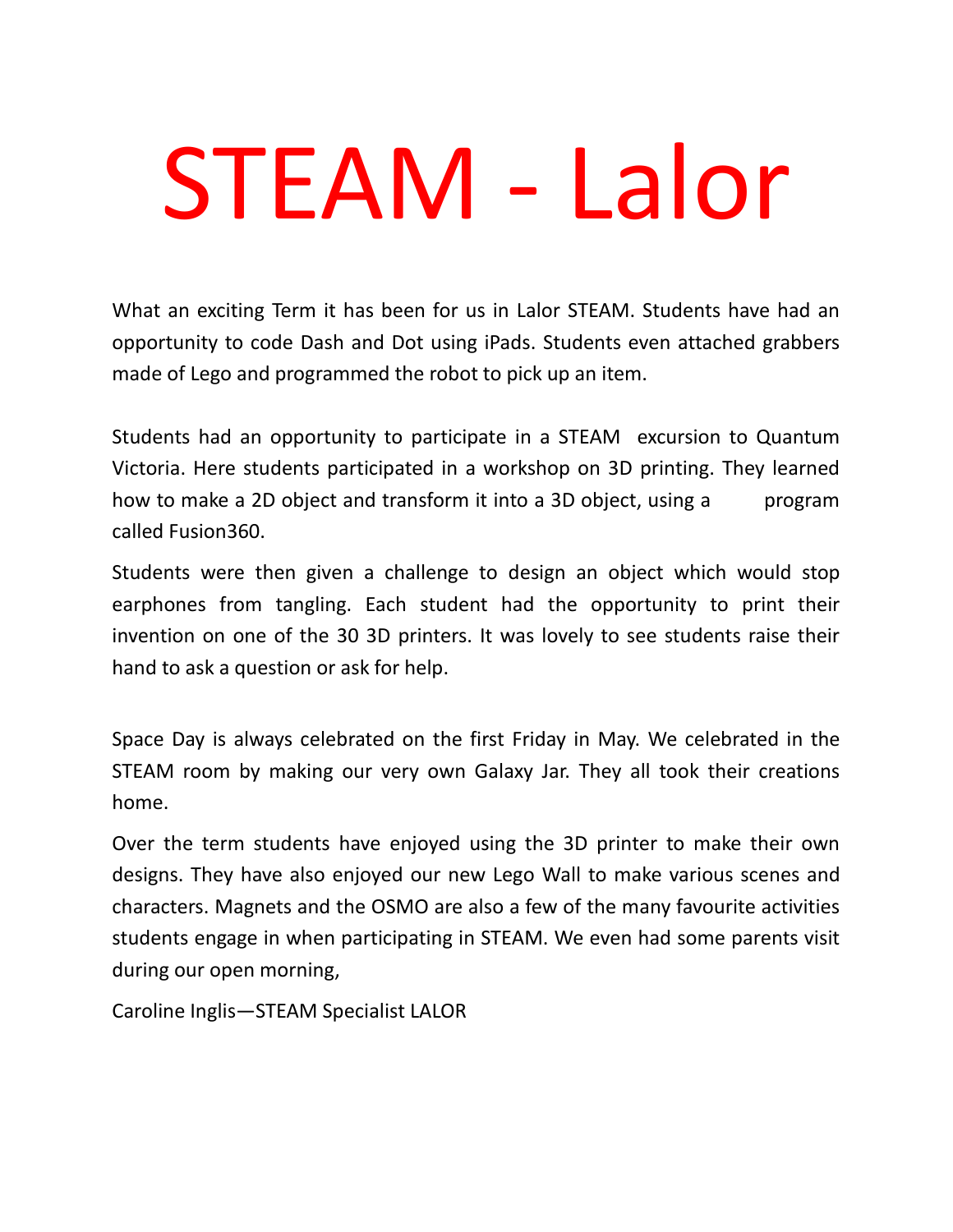## **Communication Accessible Schools at NSA**

Later Year B (LYB) have been working hard to make all classrooms communication accessible classrooms by:

- Supporting students to communicate anything, at all times
- Making AAC accessible to all students at all times
- Taking AAC everywhere including excursions
- Supporting our student's to have a voice
- Understanding that communication look different for everyone.

LYB have started many programs and activities with a strong communication focus. This has included drama sessions, woodwork, visits to the supermarkets and local shopping centres, morning greetings and discussions, game sessions, work tasks, game sessions and more.

Well done to all LYB staff and students!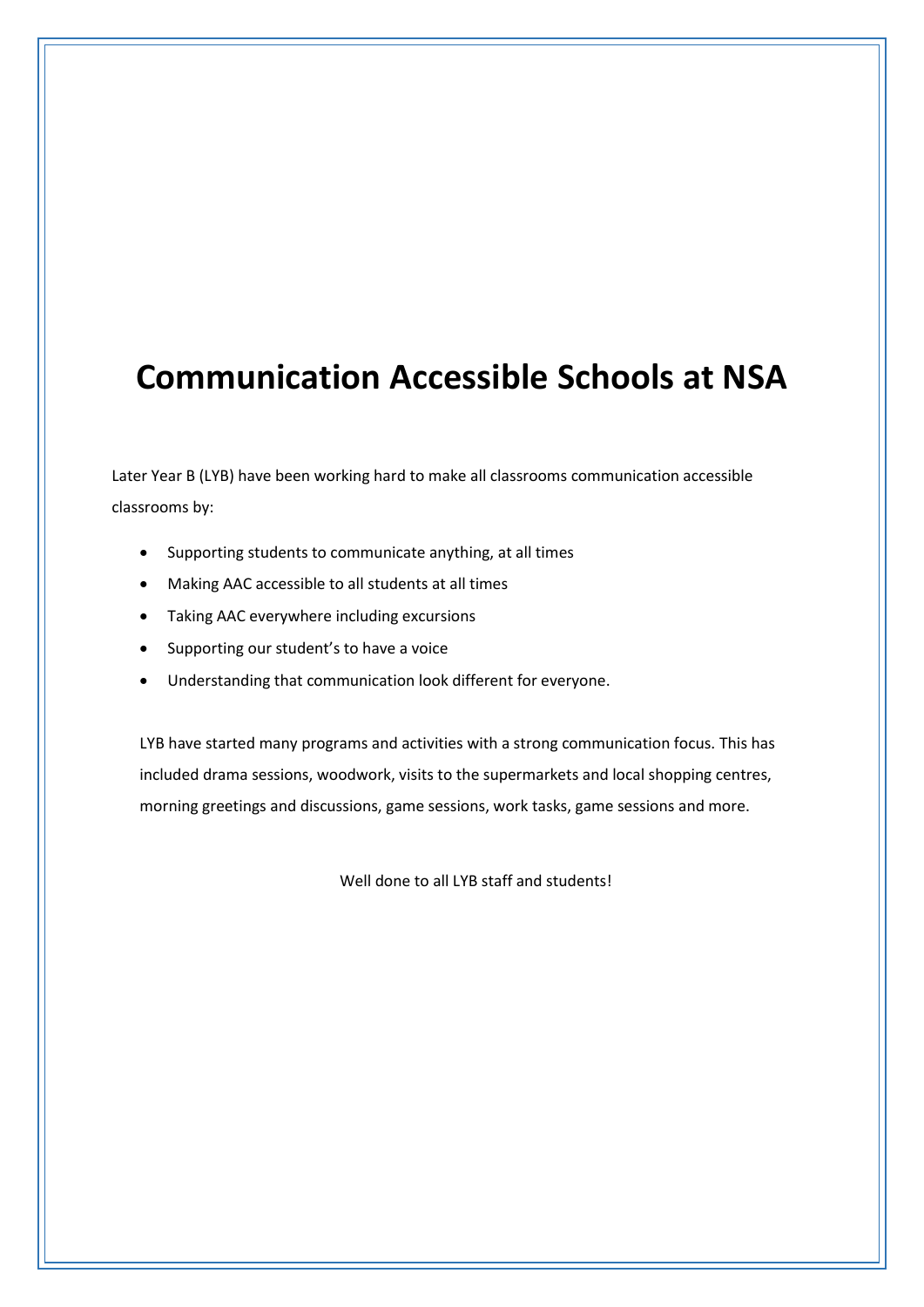





**Supported by** 

**Health & Care** 

## **Resilience Strategies for Emotional Strength**



## **POSITIVE** I encourage myself and others.

- "Even if it's hard, I'm going to keep trying."
- "I can do it!"
- "What compliment can I give that's on the inside?"
- "What are my strengths and skills?"
- "I've felt this way in the past. Everything turned out OK then. Things can turn out OK now."
- "How did I help myself feel better last time I felt this way?"



## **PERSPECTIVE** I think about problems in different ways.

- "I can remember a time I really struggled, but kept trying anyway. And things got easier/better!"
- "What are the different ways I could see this situation?"
- "How can I better understand the thoughts and feelings of others?"
- "What would my role model do?"
- "How can I scale my problem? Is it a gigantic problem or a small problem?"



## **PROBLEM SOLVE** I look for solutions.

- "What are my options?"
- "What are the different things I could try?"
- "If I did that, what might happen?"
- "How can I break my goals down into smaller, easier steps?"
- "What would be a win/win solution and make everyone feel happy?"
- "Who else can help me?"



## **PERSERVERE/ PRACTICE**

I keep trying.

- "How can I keep trying?"
- "It's OK that I made a mistake. What did I learn from it?"
- "It's OK to not be the best. Sometimes it's about learning something new."
- "I'm doing this because it's fun, not to win."
- "Everyone loses sometimes. That's how you get better."
- "I'm a good sport!"

## Kids Helpline | 1800 55 1800 | kidshelpline.com.au